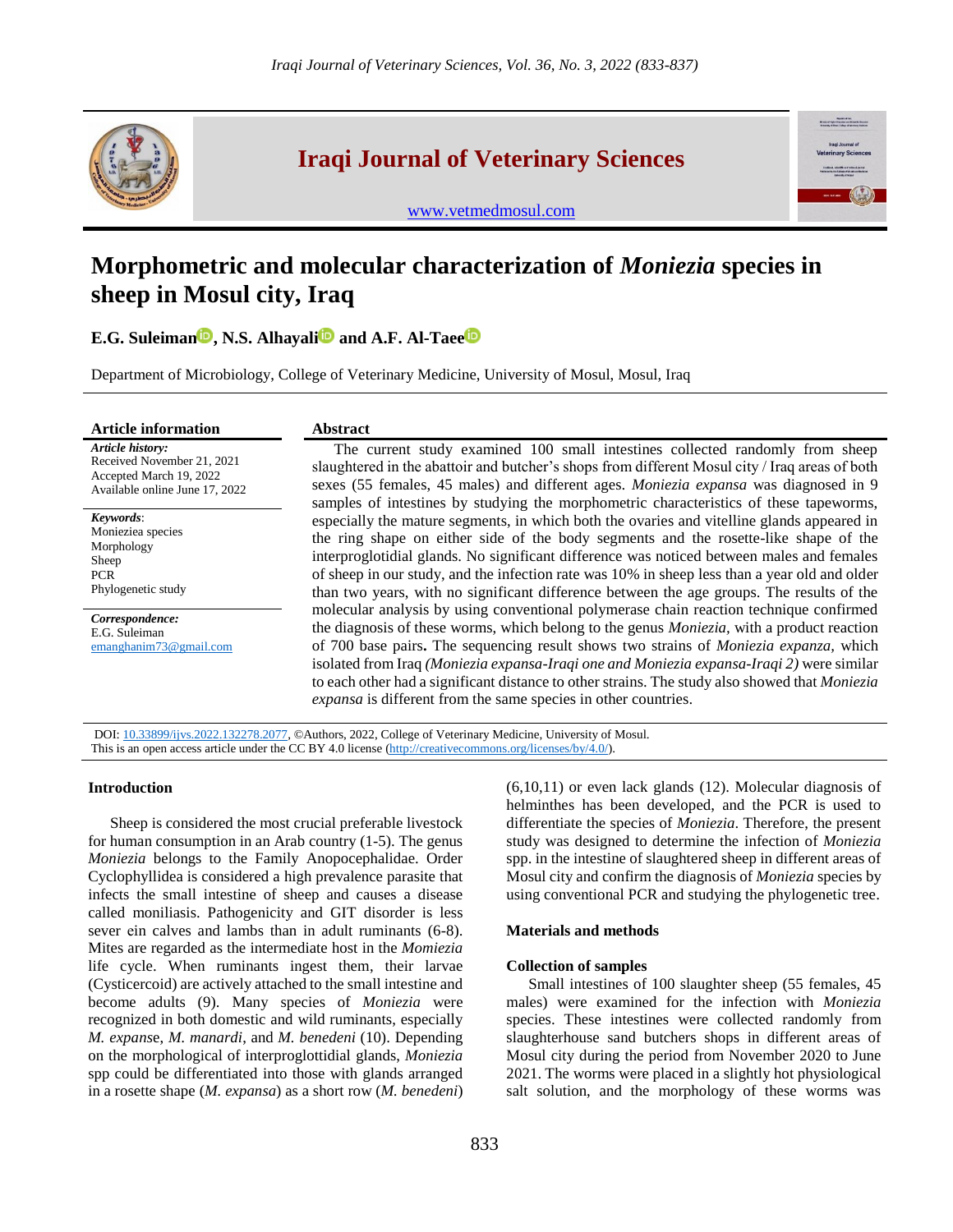identified using a light microscope. Some portions of tapeworms (mature segments) were fixed in 70% ethanol and stained with carmine stain and mounted in Canada balsam (5), and another portion of tapeworms were kept at -20°C for molecular study.

#### **DNA extraction**

The genomic DNA of these tapeworms was extracted using a DNA extraction kit (Geneaid) following the manufacturer's instructions. The DNA Pellet was rehydrated by adding 100µl of rehydration solution and kept at -20°C until further assay.

#### **Polymerase chain reaction (PCR)**

PCR was done to confirm the diagnosis of *Moniezia* spp. by using the primers: Forward: 5′- TGCTACCCGCATGATGTTGT-3′. Reverse: 5′- ACACAGTTGGCTGCACTCTT-3′ (13). The PCR reaction mixtures were prepared in 20µl containing 10µl of Master mix (Promega 2X) with 1µl of each primer, 4µl of DNA template, and 4µl of PCR grade water. The PCR was done using a thermocycler (Optimum 96 G Germany), and PCR cycles were performed as shown in (Table 1) (13).

The amplified products were separated using electrophoresis in 2% agarose gel pertained with a 4µl red safe. A 4µl of each PCR product was loaded into the well of agarose gel. The electrophoresis was carried out at 60 V for 45 min using a power supply containing 1X TBE buffer. A 100 bp DNA marker (Biolaps), 4 µl, was used as a standard molecular marker. The gel was examined under UV light (Gel Do cumictatioc).

Table 1: Cycling conditions of PCR for amplification of *Moniezia*

| Step                 | ്        | Time (min) | Cvcle |
|----------------------|----------|------------|-------|
| Initial denaturation | 95       |            |       |
| Denaturation         | 95       |            |       |
| Annealing            | 53       |            | 35    |
| Extension            | 72       |            |       |
| Final extension      | $\Gamma$ |            |       |

#### **Determination the nucleotide**

Sequences of nitrogenous bases of *Moniezia* were done by the Genetic Analyzer 3130 (Hitachi, Japan) and matched with NCBI according to the BLAST program.

#### **Statistical analysis**

The results were analyzed statistically using chi-square, with a significance level of P≤0.05.

#### **Results**

One hundred intestines of sheep were examined for the infection with *Moniezia* species. The result found that nine

sheep infect with these tapeworms with a percentage was 9%. These worms appeared very long, reached up to 6 meters in length and 1.5 cm in width. The body has hundreds and up to thousands of segments. When these segments were stained with carmine stain and examined by a light microscope, it was found that these segments contained two sets of genital organs with marginal pores. The ovaries and vitelline glands have a ring shape on either side. The testes are distributed through the central proglottid. The inter-proglottid glands appear as a row of rosette-like on the middle portion of the posterior border of each segment (Figure 1).



Figure 1: Mature segments of *Moniezia expansa* stained with carmine stain 40X.

A high percentage of infection with *Moniezia* species appeared in sheep females with 9.09% with no significant differences between both sexes (Table 2).

The percentage of infection with *Moniezia* was 10% in sheep aged less than one years and  $> 2$  years, while the percentage of infection in sheep aged 1-2 years was 6.66%, with no significant association between groups of the age of animals (Table 3).

Figure 2 shows the bands of DNA extracted from 9 tapeworms of *Moniezia* in a concentration of 25 ng/µl. The concentration of extracted DNA was 50- 100 ng with a purity of 1.7.

The polymerase chain reaction results showed the possibility of diagnosing *Moniezia* in the DNA samples extracted and used in this reaction. PCR showed the product of amplification 700 bp (Figure 3).

Table 2: The relationship between the infection with *Moniezia* species and sex of animals

| <b>Sex</b> | No. examined | No. positive | % Infection |
|------------|--------------|--------------|-------------|
| Female     | 55           | 5a           | 9.09        |
| Male       | 45           | 4a           | 8.88        |
| Total      | 100          | O            |             |

The same letters referred to no significant differences between females and males of sheep with infection with *Moniezia* spp.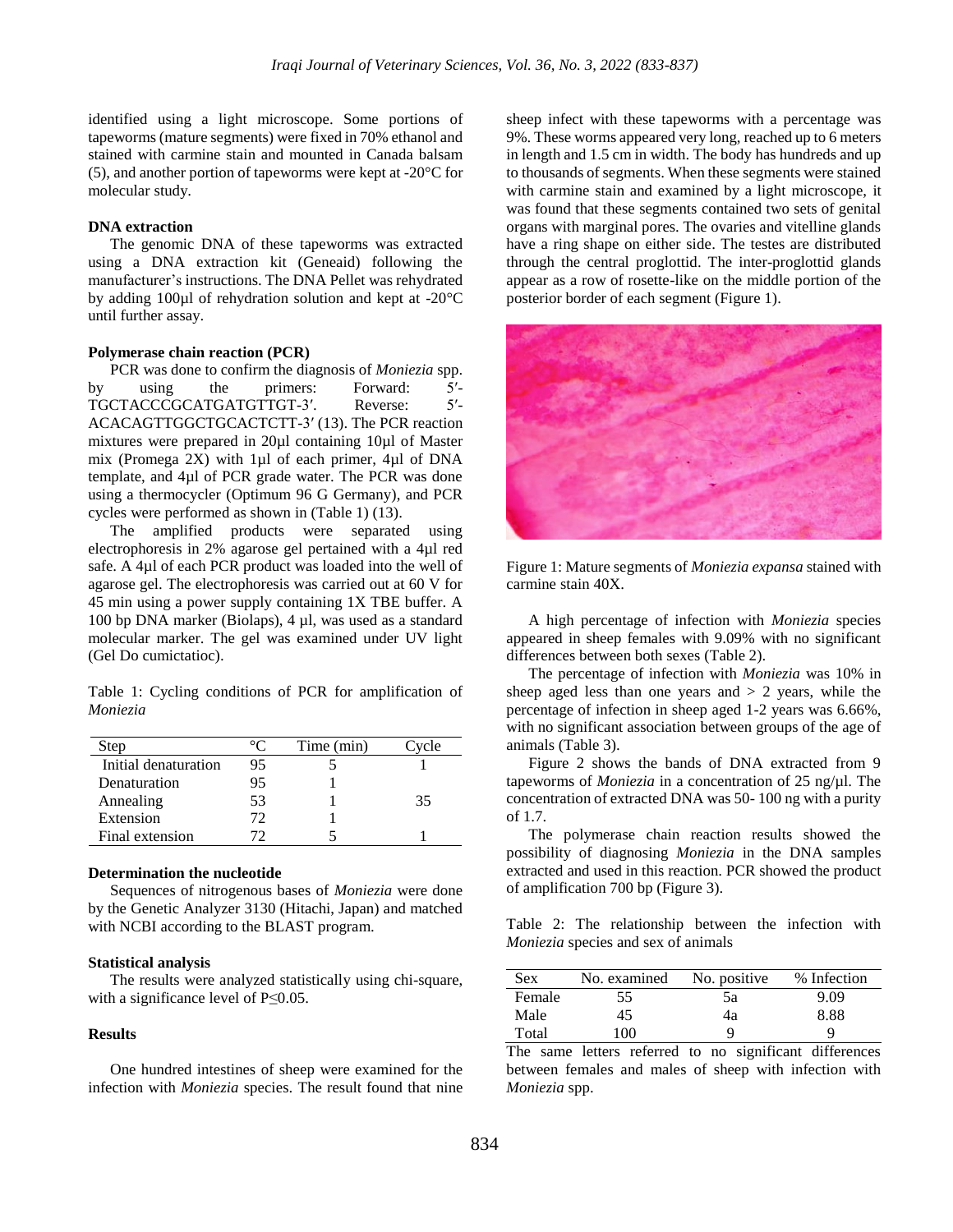Table 3: The relationship between the infection with *Moniezia* spp. and age of animals

| Age        | No. examined | No. positive | % Infection |
|------------|--------------|--------------|-------------|
| $> 1$ year | 30           | 3a           | 10          |
| 1-2 years  | 30           | 2a           | 6.66        |
| $>2$ years | 40           | 4a           | 10          |
| Total      | 100          | q            | u           |

The same letters referred to no significant differences between the infection with *Moniezia* spp. and the age of animals.



Figure 2: DNA bands extracted from *Moniezia* species migrated into 2% agarose gel with loading dye.



Figure 3: Gel agarose electrophoresis of amplified *Moniezia* DNA using specific primers, M:100 bp DNA size marker, lanes 1 to 9 positive samples (700 bp).

The results of the sequencing showed that the two strains of *Moniezia expansa,* which isolated from Mosul city, were similar to each other and had a significant distance to other strains recorded in different countries when matched with the World Gene Bank, it had the taxonomic symbol ID: AB367793.1 length 1376 Number of matches:1 Range1:84 to586 GenBank and ID: AB367793.1 length 1376 Number 1 Range 1:85 to 684 GenBank (Figures 4 and 5).

#### Moniezia expansa genes for ITS1, 5.8S rRNA, ITS2, complete sequence Sequence ID: AB367793.1 Length: 1375 Number of Matches: 1

| Range 1: 84 to 586 GenBank<br>Graphics |                |                           |                                                                                                                                                                                 |                        | ▼ Next Match ▲ |
|----------------------------------------|----------------|---------------------------|---------------------------------------------------------------------------------------------------------------------------------------------------------------------------------|------------------------|----------------|
| Score                                  |                | <b>Expect</b>             | <b>Identities</b>                                                                                                                                                               | Gaps                   | Strand         |
|                                        | 887 bits (480) | 0.0                       | 492/503(98%)                                                                                                                                                                    | $0/503(0\%)$           | Plus/Plus      |
| Query                                  | 1              |                           |                                                                                                                                                                                 |                        | 60             |
| Sbjct                                  | 84             |                           |                                                                                                                                                                                 | <b>TTCGGTGGGGTGCCT</b> | 143            |
| Query                                  | 61             |                           | AGTCTGCCTAACACCTGAGATGTGGTATGCCCGCGTGTTCCATACCCGCCGGTCCATACC                                                                                                                    |                        | 120            |
| Sbjct                                  | 144            |                           | AGTCTGCCTAACACCTGAGATGTGGTATGCCCGCGTGTTCCATACCCGCCGGTCCATACC                                                                                                                    |                        | 203            |
| Query                                  | 121            |                           | CGGGCGGCAGAGCAGTGCACGAGTAGTCCCTCCGCTtgtgtgtgtgtgtgtgtgcgtgtg                                                                                                                    |                        | 180            |
| Sbict                                  | 204            |                           |                                                                                                                                                                                 |                        | 263            |
| Query                                  | 181            |                           | CGGACTAGGGGTGTGCAAGGCATAAGACGTTTGGATGGCTTTCAGTCGCTGTCGAGGCCG<br>,,,,,,,,,,,,,,,,,,,,,,,,,,,,,,,,,,                                                                              | ,,,,,,,,,,,,,,,,,,     | 240            |
| Sbjct                                  | 264            |                           | CGGACTAGGGGTGTGCAAGGCATAAGACGTTTGGATGGCTTTCAGTCGCTGTCGAGGCCG                                                                                                                    |                        | 323            |
| Query                                  | 241            |                           | TCCTACGCCCCCCCATGTGTCCAGTTATTTTGCATTTATGTTACACTTGTCCAGTAATGG                                                                                                                    |                        | 300            |
| Sbjct                                  | 324            |                           | TCCTACGCCCCGCCATGTGTCCAGTTATTTTGCATTTATGTTACACTTGTCCAGTAATGG                                                                                                                    |                        | 383            |
| Query                                  | 301            |                           | NANAAATAGCAGTAGGTGGTGCGTGGATGTGCAATCGCATCATCATTCTGATAGGGTGAT                                                                                                                    |                        | 360            |
| Sbict                                  | 384            |                           | TAGAAATAGCAGTAGGTGGTGCGTGGATGTGCAATCGCATCATCCTGATAGGGTGAT                                                                                                                       |                        | 443            |
| Query                                  | 361            |                           | GTGAATGCTTTTGCCACTGTCTGCCTGCACTGCCTCTCTATATCTCCTCAACAAATGTGN                                                                                                                    |                        | 420            |
| Sbict                                  | 444            |                           | $\frac{1}{1}$ $\frac{1}{1}$ $\frac{1}{1}$ $\frac{1}{1}$ $\frac{1}{1}$ $\frac{1}{1}$ $\frac{1}{1}$ $\frac{1}{1}$<br>GTGAGTGCTTTTGCCACTGTCTGCCTGCACTGCCTCTCTATATCTCCTCAACAAATGTGC |                        | 503            |
| Query                                  | 421            |                           | TGGNTATTGCCATGCATGCGNTCGGGNTATGNACACGCCCNCGCGNTANAGCACTATTGC                                                                                                                    |                        | 480            |
| Sbict                                  | 504            |                           | Ш<br>Ш<br>$\frac{1}{2}$<br>TGGCTATTGCCATGCATGCGGTCGGCTATGCACACGCCCGCGCGTTAAAGCACTATTGC                                                                                          |                        | 563            |
| <b>Query</b>                           | 481            | TGTtgtgtgtgtgtgtgtgtgtg   | 503                                                                                                                                                                             |                        |                |
| Sbict                                  | 564            | TGTTGTGTGTGTGTGTGTGTGTGTG | 586                                                                                                                                                                             |                        |                |
|                                        |                |                           |                                                                                                                                                                                 |                        |                |

Figure 4: Taxonomic symbol of strain 1 of *Moniezia expansa.*

Moniezia expansa genes for ITS1, 5.8S rRNA, ITS2, complete sequence Sequence ID: AB367793.1 Length: 1375 Number of Matches: 1

| Range 1: 85 to 684 GenBank Graphics<br>▼ Next Match |     |                      |                                        |                                                                             |                            |     |
|-----------------------------------------------------|-----|----------------------|----------------------------------------|-----------------------------------------------------------------------------|----------------------------|-----|
| Score<br>981 bits(531)                              |     | <b>Expect</b><br>0.0 | <b>Identities</b><br>569/601(95%)      | Gaps<br>3/601(0%)                                                           | <b>Strand</b><br>Plus/Plus |     |
| Query                                               | 1   |                      |                                        | GCNCAATCTTACCTACNTACCTCTTGTGTAGGTGTGTGTGTACTTTCGGTGGGGTGCCTA                |                            | 60  |
| Sbjct                                               | 85  |                      |                                        |                                                                             |                            | 144 |
| Query                                               | 61  |                      | ,,,,,,,,,,,,,,,,,,,,,,,,,,,,,,,,,,,,,, | GTCTGCCTAACACCTGAGATGTGGTATGCCCGCGTGTTCCATACCCGCCGGTCCATACCC<br>Ш           |                            | 120 |
| Sbict                                               | 145 |                      |                                        | GTCTGCCTAACACCTGAGATGTGGTATGCCCGCGTGTTCCATACCCGCCGGTCCATACCC                |                            | 204 |
| Query                                               | 121 |                      |                                        | GGGCGGCAGAGCAGTGCACGAGTAGTCCCTCCGCTtgtgtgtgtgtgtgtgtgcgtgtg                 |                            | 180 |
| Sbjct                                               | 205 |                      |                                        |                                                                             |                            | 264 |
| Query                                               | 181 |                      |                                        | GGACTANGGGTGTGCAAGGCATAANACGTTTGNATGGNTTTCANTCGCTGTCGAGGCCGT                |                            | 240 |
| Sbjct                                               | 265 |                      |                                        | GGACTAGGGGTGTGCAAGGCATAAGACGTTTGGATGGCTTTCAGTCGCTGTCGAGGCCGT                |                            | 324 |
| Query                                               | 241 |                      |                                        | CCTACGCCCCGCCATGTGTCCAGTTATTTTGCATTTATGTTACACTTGTCCANNAATGGN                |                            | 300 |
| Sbict                                               | 325 |                      |                                        | CCTACGCCCCGCCATGTGTCCAGTTATTTTGCATTTATGTTACACTTGTCCAGTAATGGT                |                            | 384 |
| Query                                               | 301 | ,,,,,,,,,,,,,,,,     | $\overline{11111}$                     | ANAAATAGCAGTAGGTGGNGCGTGNATGTGCAATCGCATCATCATTCTGATAGGGTGATG                |                            | 360 |
| Sbjct                                               | 385 |                      |                                        | AGAAATAGCAGTAGGTGGTGCGTGGATGTGCAATCGCATCATCATTCTGATAGGGTGATG                |                            | 444 |
| Query                                               | 361 | Ш                    |                                        | TGAATGCTTTTGCCACTGTCTGCCTGCACTGCCTCTCTATATCTCCTCAACAAATGTGCT                |                            | 420 |
| Sbjct                                               | 445 |                      |                                        | TGAGTGCTTTTGCCACTGTCTGCCTGCACTGCCTCTCTATATCTCCTCAACAAATGTGCT                |                            | 504 |
| Query                                               | 421 | ,,,,,,,,,,,,,        | ,,,,,,,,,,,,,,,,,,                     | GNCTATTGCCATGCATGCGGNCGGGCTATGCACACGCCCGCGCGNTANAGCACTATTGCT                |                            | 480 |
| Sbjct                                               | 505 |                      |                                        | GGCTATTGCCATGCATGCGGTCGGGCTATGCACACGCCCGCGCGTTAAAGCACTATTGCT                |                            | 564 |
| Query                                               | 481 |                      | 1111111 11 111                         | GT--tgtgtgtgtgtgtgtgtgtgtgtgtgGGCCNCCNCGANNANAAACATGCGCCNCTNAC<br>,,,,,,,,, |                            | 538 |
| Sbjct                                               | 565 |                      |                                        | GTTGTGTGTGTGTGTGTGTGTGTGTGTGGGCCGCCGCGATAA-AAACATGCGCCGCTTAC                |                            | 623 |
| Query                                               | 539 |                      | ,,,,,,,,,,,,,,,,,,,,,,,,,,,            | AACTCTGTTGTGCGTGCGTATGCGCAAAAACTGTGTGCGGNGNATCACTCNNCTCGNGCG                |                            | 598 |
| Sbict                                               | 624 |                      |                                        | AACTCTGTTGTGCGTGCGTATGCGCAAAAACTGTGTGCGGTGGATCACTCGGCTCGTGCG                |                            | 683 |

Figure 5: Taxonomic symbol of strain 2 of *Moniezia expansa.*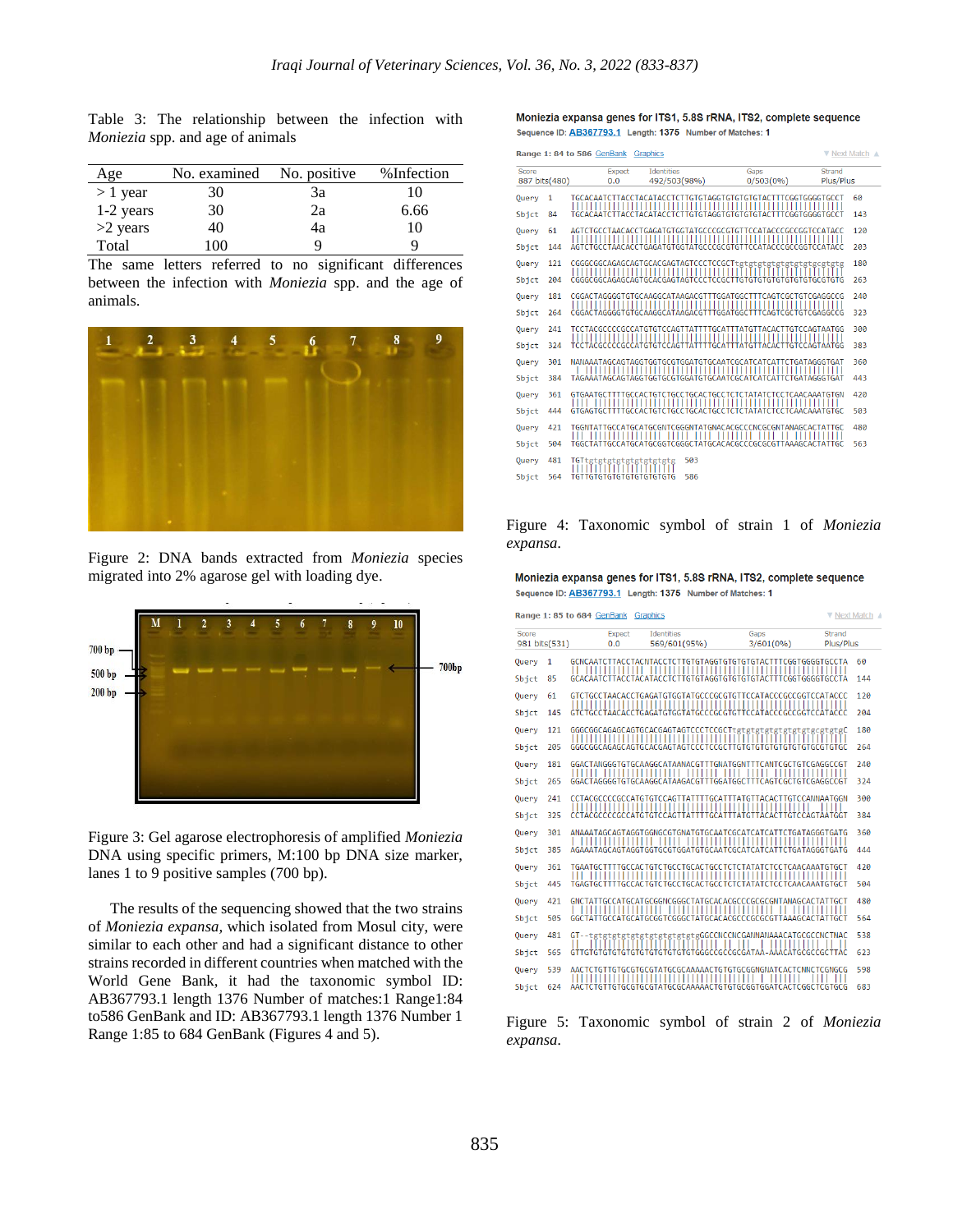The results also showed the species of *M. expansa* in Mosul /Iraq differs from some species in other countries while the species of *M. expansa* from India close to species *M. sichanesis* the same thing with *M. benedini* and *M. expansa* from Japan (Figure 6).



Figure 6: Phylogenetic-tree analysis according to the 18srRNA gene sequencing from *Moniezia expansa*.

#### **Discussion**

*Moniezia* species are common tapeworms in sheep and cattle worldwide, but their detailed morphology and molecular information are securing, except in some limited countries. In the current study, the tapeworms which were diagnosed as *Moniezia expansa* according to the characteristic features, especially the interprologtidial glands which appear as a row of rosette-like shape, this result was the agreement with Diop *et al.* (6), Ali *et al.* (12), Diipeolu *et al.* (14) and Tam *et al.* (15) who referred that *Moniezia expansa* was the predominant species occurs in both small ruminants, sheep and goats.

In our investigation, infection with *Moniezia* showed high prevalence in sheep females, with no significant differences appearing between males and females. This finding was in agreement with Nurlign and Admasu (16). At the same time, this study was disagreement with Molla and Bandyopadhyay (17), and the high infection of parasites in females than males of sheep may be related to various depending factors including lambing, lactation contributing peculiar stress factors responsible for female malnutrition and weakness (18), on contrary sex of animals played no role on the epidemiology and occurrence of *Moniezia* spp (19).

The prevalence of infection with *Moniezia expansa* was 10% in both sheep aged less than one year and sheep whose age was > 2 years, but no significant correlation was reported between animal and *Moniezia* infection.

Our findings agreed with Nurlign and Admasu (16), who reported that GIT parasites affect all ages of animals. In contrast, the present finding disagrees with other studies,

which indicated that younger animals  $\left\langle \text{1year} \right\rangle$  were more susceptible to *Moniezia* spp infection than older ones >1 year of age due to some degrees of immunity in ruminants to *Moniezia expansa* in older ages (1,17,20)*.*

The PCR analysis showed the amplification of the specific gene 18 srRNA genes 700 bp to *Moniezia* spp. These results are in the same line with Ali *et al.* (12), Wicksrum (13), and Nguyen (21), who referred to the usefulness of PCR technique in the elucidation of *M. expansa* as a dominant species in sheep and goats while *M. benedeni* is one that dominant in cattle. The phylogenetic tree sequence in our results determines the distance and proximity between *Moniezia* strains. The crucial role of the environmental factors in emerging or changing the strains to new ones is in case nucleotides availability in the sequence and their adaptation to environment niche.

Regarding the sequencing *of M. expansa* in Diwaniyah governorate, phylogenic tree matches certain closeness with Chinese strains (12). These molecular findings, coupled with detailed morphological study, could clarify the taxonomic status of *Moniezia* species in various geographical areas (15).

#### **Conclusion**

The predominant *Moniezia species* in sheep reared in Mosul city is *Moniezia expansa*. Two strains of *Moniezia expansa* isolated from Iraq *(Moniezia expansa-Iraqi 1 and Moniezia expansa-Iraqi 2)* were similar and had a significant distance to other strains.

#### **Acknowledgments**

The authors like to thank the College of Veterinary Medicine, the University of Mosul for their effort and support given to the current study.

#### **Conflict of interest**

The authors confirm no conflicts of interest in the publication of this paper.

#### **References**

- 1. Jebur LA, Abbas AK. A comparative study of cattle and sheep amoebiasis in selected regions of Baghdad city. I J Vet Med. 2021;45(1):37-40. DOI[: 10.30539 / ijvm.v 45i1.1038](http://doi.org/%2010.30539%20/%20ijvm.v%2045i1.1038)
- 2. Alhayali NS, Hasan MH, Al-Malhah KH. Natural heavy infection with immature Sarcocysts of *Sarcocystis* spp. in sheep in Mosul city: A case report. Iraqi J Vet Sci. 2020;34(2):373-376. DOI[: 10.33899/ijvs20110](http://www.doi.org/10.33899/ijvs20110)
- 3. Mostafa ES, Alhayali NS, Suleiman EG. Pathological and molecular study of ovine diaphragms naturally infected by *Sarcocystis* spp. Iraqi J Vet Sci. 2021;35(4):749-755. DOI[: 10.33899/ijvs. 2021.128327.1570](http://www.doi.org/10.33899/ijvs.%202021.128327.1570)
- 4. Almashhadaeny DA. Diagnosis of brucellosis in sheep and goats raw milk by fast and reliable techniques. Iraqi J Vet Sci 2021;35(4):663- 668.DOI[: 10.33899/ijvs.2021.127697.1529](http://www.doi.org/10.33899/ijvs.2021.127697.1529)
- 5. Ismael S, Omer LT. Molecular identification of new circulating *Hyalomma asiaticum asiaticum* from sheep and goats in Duhok